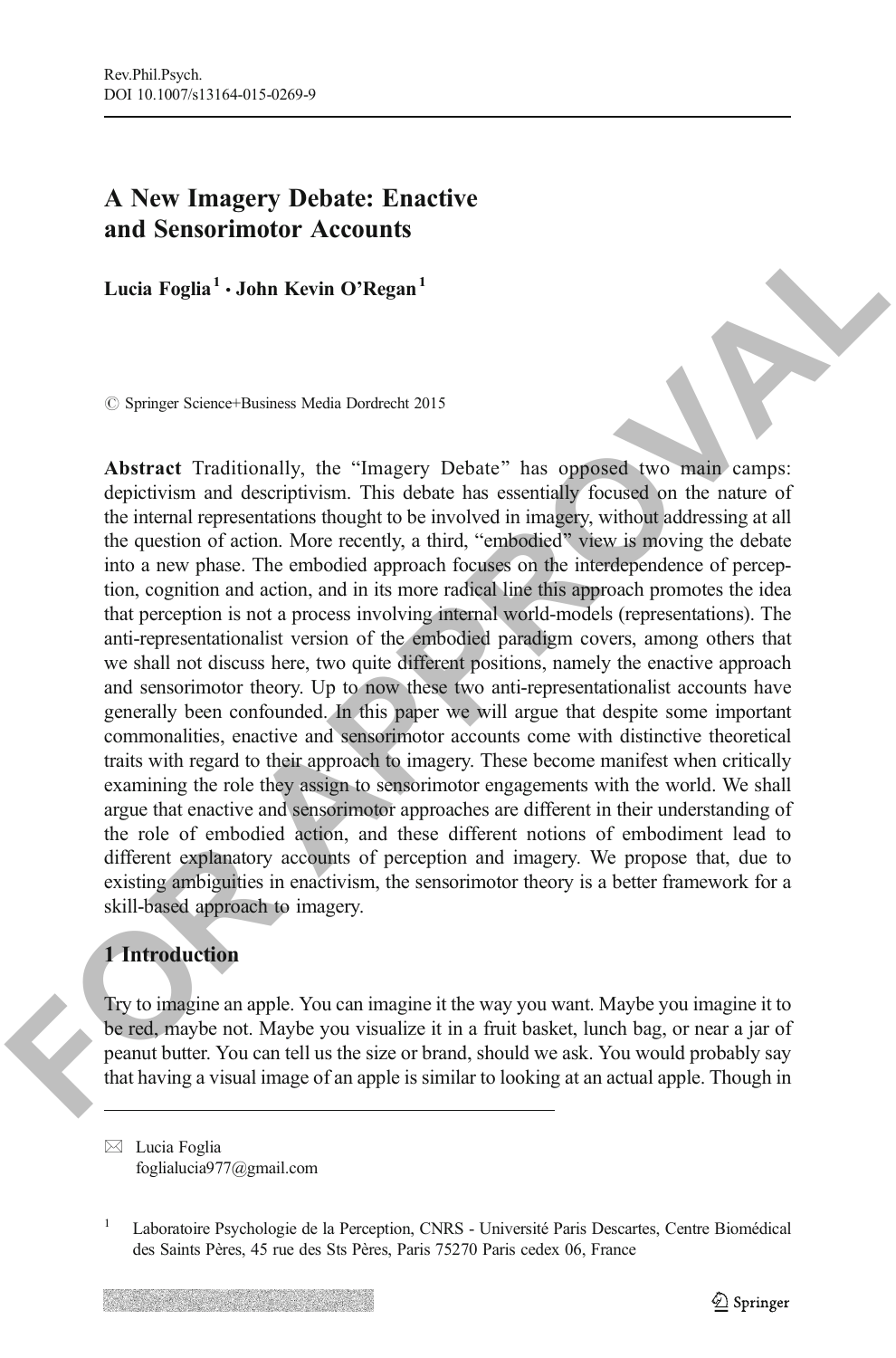visual imagery there is no perceptual feedback from the world itself, hence no sensory presence, the two experiences are phenomenally and functionally alike in many respects.

Cognitive neuroscience accounts for such similarity by showing evidence that perception and imagery share neural mechanisms in the brain. Although there are not yet conclusive arguments for the common substrate, claims about some degrees of anatomical overlap are not contested. It is how to interpret this structural, neural sharing which has constituted the kernel of the imagery debate.

anotonical overlap are not controlled. It is how to interpret this survtural, neural sharing<br>which has constituted the kemel of the imagery debate.<br>The "imagery debate" has tratitionally opposed two views digite in the two The "imagery debate" has traditionally opposed two views: depictivism and descriptivism. The two views dispute the nature of the representations that allegedly underlie imagery and come to different interpretations concerning evidence that visionrelated processes are activated in mental visualization tasks (Pylyshyn 1981, 2002, 2003; Kosslyn 1980, Kosslyn 1994, Kosslyn 2005). Behind this debate lies the controversy on modularism, and whether clear-cut boundaries between visual processes and cognitive activity can be maintained. With the rise of the embodied paradigm (Chemero 2009; Barsalou 2008; Clark 1997, 2008; Thompson 2007; Gallagher 2005; Noë 2004; Varela et al. 1991) the debate has moved into a new phase. Within the embodied framework, which is characterized by a spectrum of different formulations, two distinct approaches have been particularly distinguished for their nonrepresentationalist leanings<sup>1</sup>: enactivism (Thomas 1999, 2009, 2014; Thompson 2007) and the sensorimotor theory (O'Regan and Block 2012, O'Regan 2011; Noë 2004, 2010; O'Regan and Noë 2001). Although one might be under the impression that the position held by some advocates of enactivism is fully compatible with the view defended by sensorimotor theorists, we will argue that there are valid reasons to think that the two are not to be lumped together or used interchangeably. The aim of this paper is to show that their distinctive theoretical traits lead to different accounts of mental imagery. We will motivate our claim by drawing on their divergent views on what perceptual experience requires. Due to existing ambiguities in enactivism, we will argue in favor of the sensorimotor approach to mental imagery.

The layout of the paper is as follows. In Section 1 we aim to untangle the web of conceptual issues making up the "imagery debate" by classifying the different views with respect to their appeal to the notions of representation and action. The goal is not to put forward the explanatory advantage of theories that sidestep the issue of representation altogether, but rather to show how the debate has been affected by the turn from classic to embodied cognitive science. As we shall see, this paradigm shift has led to the formulation of a wide range of embodied views on imagery, which can be differentiated on the grounds of their being more or less conservative. Within this range, enactivism and sensorimotor theory have been usually equated for their anti-representationalist leaning. Upon closer examination, however, their association turns out to be problematic.

Section 2 lays some groundwork for Section 3. To motivate our claim that enactivism and sensorimotor theory hold two distinct accounts of imagery, we have to show first where their divergence originates. We take this divergence to stem from the fact that different interpretations of the role of action in perception are transposed into distinct views of imagery. In Section 3 we critically examine the enactivist claim

 $1$  We skip a discussion of other anti-representationalist approaches, such as Gibsonian ecological psychology, dynamical systems theory and bahaviour-based artificial intelligence, because they go beyond the scope of the present paper.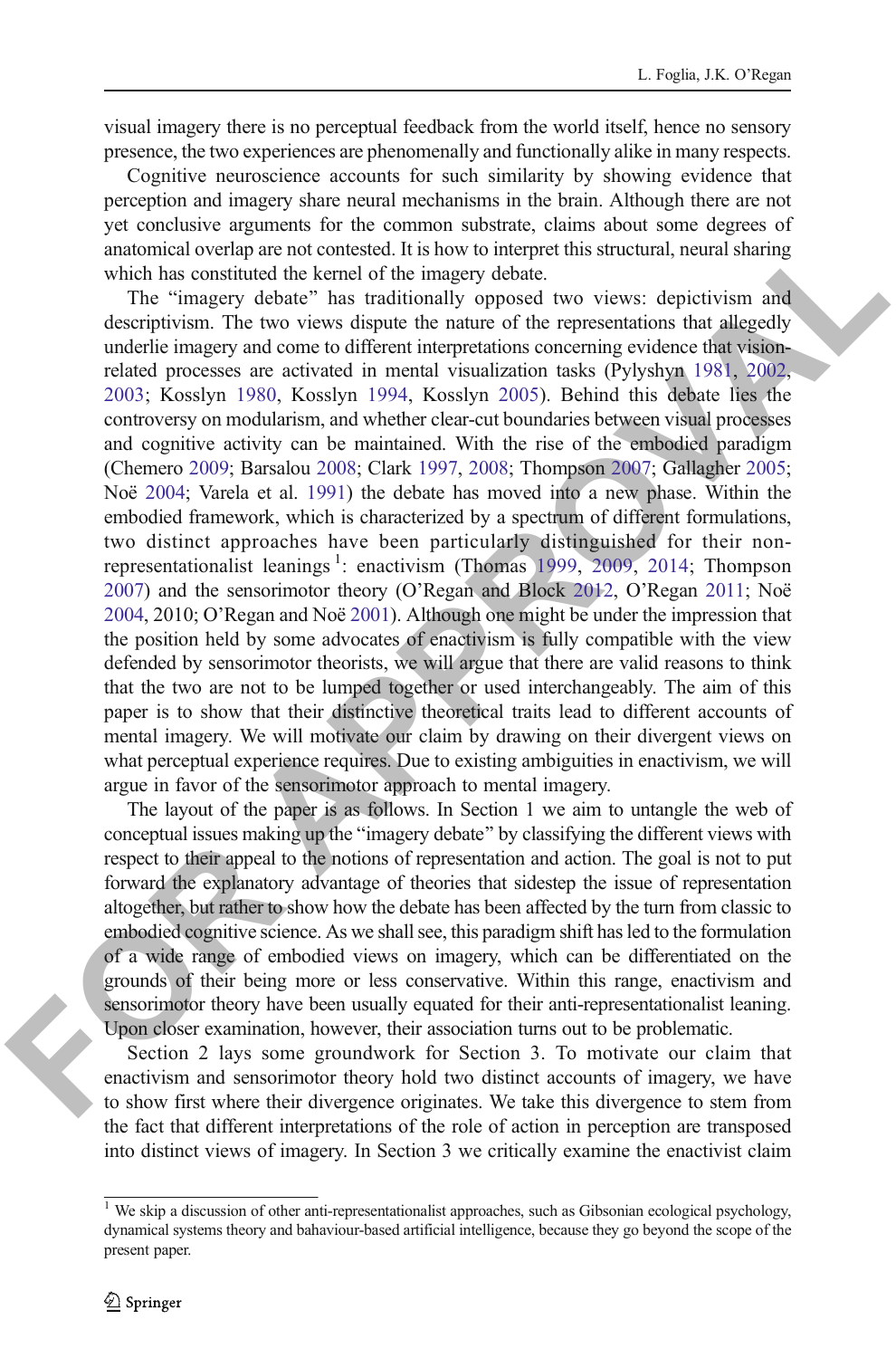that imagery consists in mentally reenacting the perceptual exploratory behavior that would be carried out if one were actually seeing the imaged object (in short the "reenactment thesis"). We will argue that the reenactment thesis is unworkable unless it makes an appeal to representations. The sensorimotor theory is not committed to the reenactment thesis. On this view, no reconstruction, or simulation or partial recreation of perceptual acts is needed, since for mental imagery it is sufficient to be attuned to a pattern of sensorimotor regularities. Such "attunement" involves having implicit expectancies without (mentally) going through the motions. The last section contains final remarks and stresses that an appeal to sensorimotor laws explains the phenomenal similarity between perception and imagery in a plausible way.

As a terminological remark, the term imagery used throughout the text, unless otherwise specified, refers to visual imagery. Although we will not venture into discussing other types of imagery, what we shall claim about visual imagery can in principle apply to other types of imagery.<sup>2</sup>

## 2 The Imagery Debate: From Classic to Embodied Approaches

of perceptial acts is needed, since for mental imagery it is sufficient to be attuach to a perception action contains from pattern is the stream of the metal to percentation of the metal to percentation of the stream of th In this section we present a classification of different views on imagery. The principle of classification will concern the extent to which different theories employ the notions of action and representation. The first two theories of imagery constitute the core of what has up to now classically been called the "imagery debate". But this debate has essentially involved the question of the nature of the internal representations presumed to be used in imagery and the role that action plays has been either dismissed or not fully explored. We then have three intermediate or hybrid theories, which we consider rather conservative and moderately embodied because, though adding the element of action, they retain the notion of representation. Finally, we have the more radical wing of the embodied cognition spectrum constituted by situated theories such as the sensorimotor and enactive approaches. In contrast to intermediate theories, these positions drop the notion of representation altogether, and precisely for this reason they may count as full-blooded formulations of the embodied framework.

## 2.1 Representationalism

## 2.1.1 Depictivism

An influential position in the "Imagery Debate", championed primarily by Kosslyn (1980, 1994, Kosslyn et al. 2006) and his collaborators (Kosslyn et al. 1995, 1997, 1999), holds that the internal representations underlying the experience of a mental

 $\frac{2}{2}$  One more caveat: although one may be under the impression that imagery and imagination refer to the same mental phenomenon, or that imagery is a subtype of imagination, the link between the two is an open issue. Some (for example White [1990](#page-15-0)) have stressed their differences, basing their argument on the fact that various mental processes, such as memories, hallucinations, dreams, imagistic beliefs, involve imagery without involving imagination, and that whereas in imagery a subject has minimal control, imagination is under voluntary control. Though we acknowledge the relevance of the topic, it lies beyond the scope of the present paper to discuss the link and differences between the notions of mental imagery and imagination (we refer to Kind [2001](#page-13-0) for a thoughtful investigation).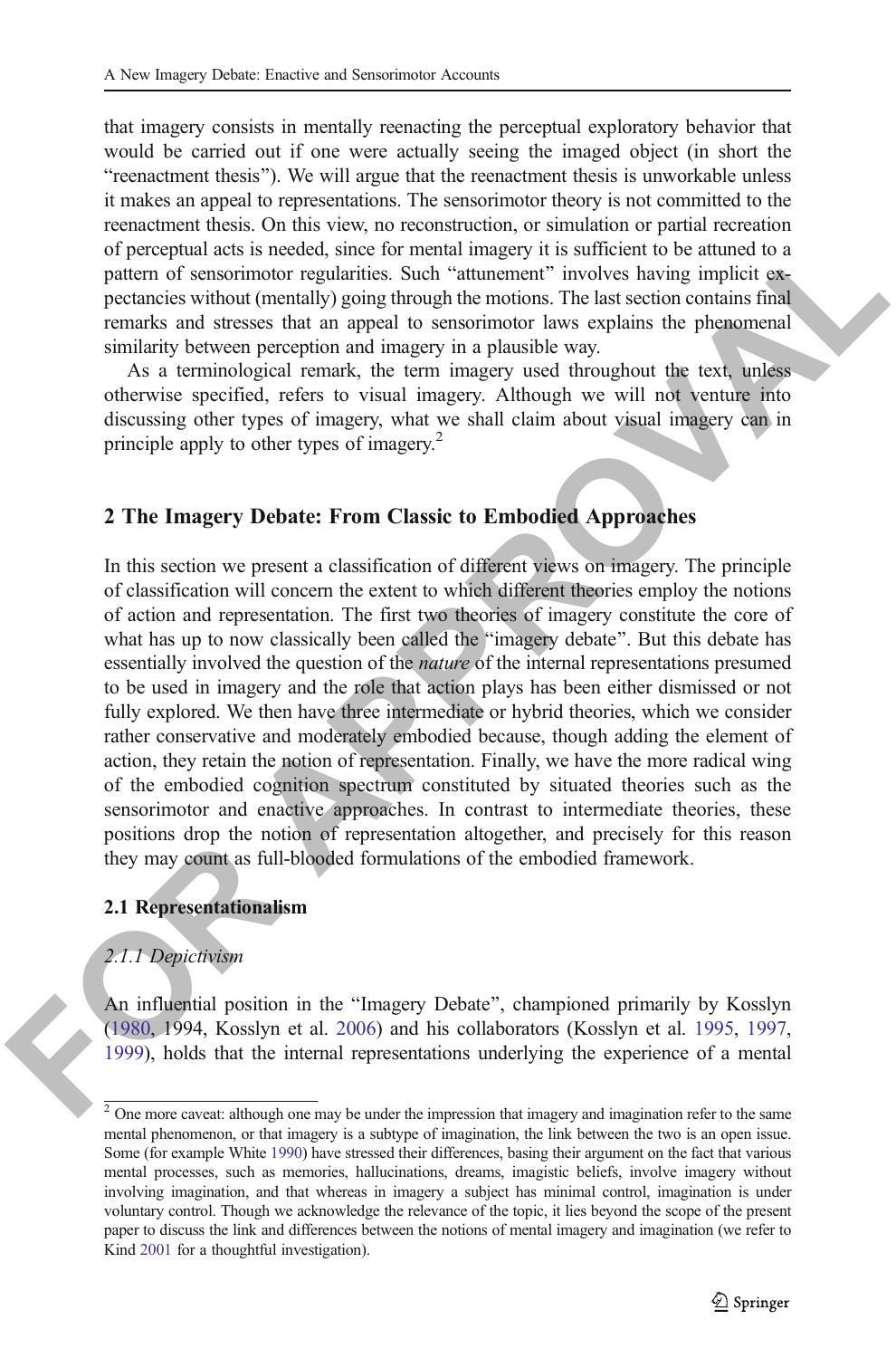image are of the same type as those used in perception. Crucial to this position is the fact that patterns of activation in lower-level, topographically organized modalityspecific brain areas (in particular, early visual areas) are used to account for the depictive nature of mental imagery. As Kosslyn ([2005](#page-14-0)) acknowledges, the approach offered is reductionist: imagery essentially involves topographically organized representations, and attention shifts across such internally generated representations result in the experience of seeing with the mind's eye.

Proponents of depictivism have argued that neuroscientific evidence concerning the activation of common brain regions in perception and imagery has provided reasonable backing for this theory (Ganis et al. 2004; Kosslyn et al. 1993, 1997).<sup>3</sup>

### 2.1.2 Descriptivism

structions, and attention shirks across such internally generated representations result in<br>the experience of excity with the mind's cyc.<br>**Proponents of depictivism have argued that neuroscientific evidence concerning the<br>** Pylyshyn (1981, 2002, 2003) is the other prominent figure of the imagery debate. His position, known as descriptivism, differs from Kosslyn's in that it offers an alternative interpretation of evidence concerning eye movements and the activation of brain systems related to vision. As for the involvement of visual cortices and what this implies for the nature of the representations used in imagery, he argues that the available collected evidence does not warrant the conclusion that mental images have a depictive format that reflects the properties of their medium of representation. Rather, he says, mental images should be taken to consist of symbolic descriptions. As for evidence that the eyes move during imagery, Pylyshyn's proposes that any behavioral output is merely an epiphenomenal byproduct, which is to be explained with reference to "tacit" knowledge consisting of implicit, not easy to verbally articulate, knowledge of the world. Consider what would happen if we were asked to imagine a large object placed next to a small one. To Pylyshyn, we would be able to answer questions about sizes without the need to assume that we are actually mentally visualizing something looming large in front of us as opposed to something being small. For a descriptivist, to imagine something large is not to internally visualize something with inherent spatial properties. Rather, it is to know that large things come with more visible details and that it usually takes longer to scan or report on something with more visible details than scanning or reporting on something with fewer ones. Put bluntly, when subjects are asked to imagine x, all they do is to draw on the knowledge that seeing x brings forth (Pylyshyn 2002). This very naturally explains why people who do not have knowledge about certain visual properties fail to report them in their imagery, and also why, for example, it takes longer to scan imaged points in conditions when a subject is told that they are further apart (Pylyshyn 1981, 2002).

## 2.2 Intermediate Approaches Involving Action and Representation

We now present three intermediate positions which retain the notion of representation but add the element action. What notion of representation is supposed to be at work,

<sup>&</sup>lt;sup>3</sup> It should be noted that the present-day version of the theory includes reference to oculomotor activity (saccades, fixations and eye scanpaths) as being necessary and functional to the build-up of a depictive image (Mast and Kosslyn [2002\)](#page-14-0), and accommodates a conceptual framework where mental imagery is regarded as a simulation of perceptual behavior (Moulton and Kosslyn [2009\)](#page-14-0).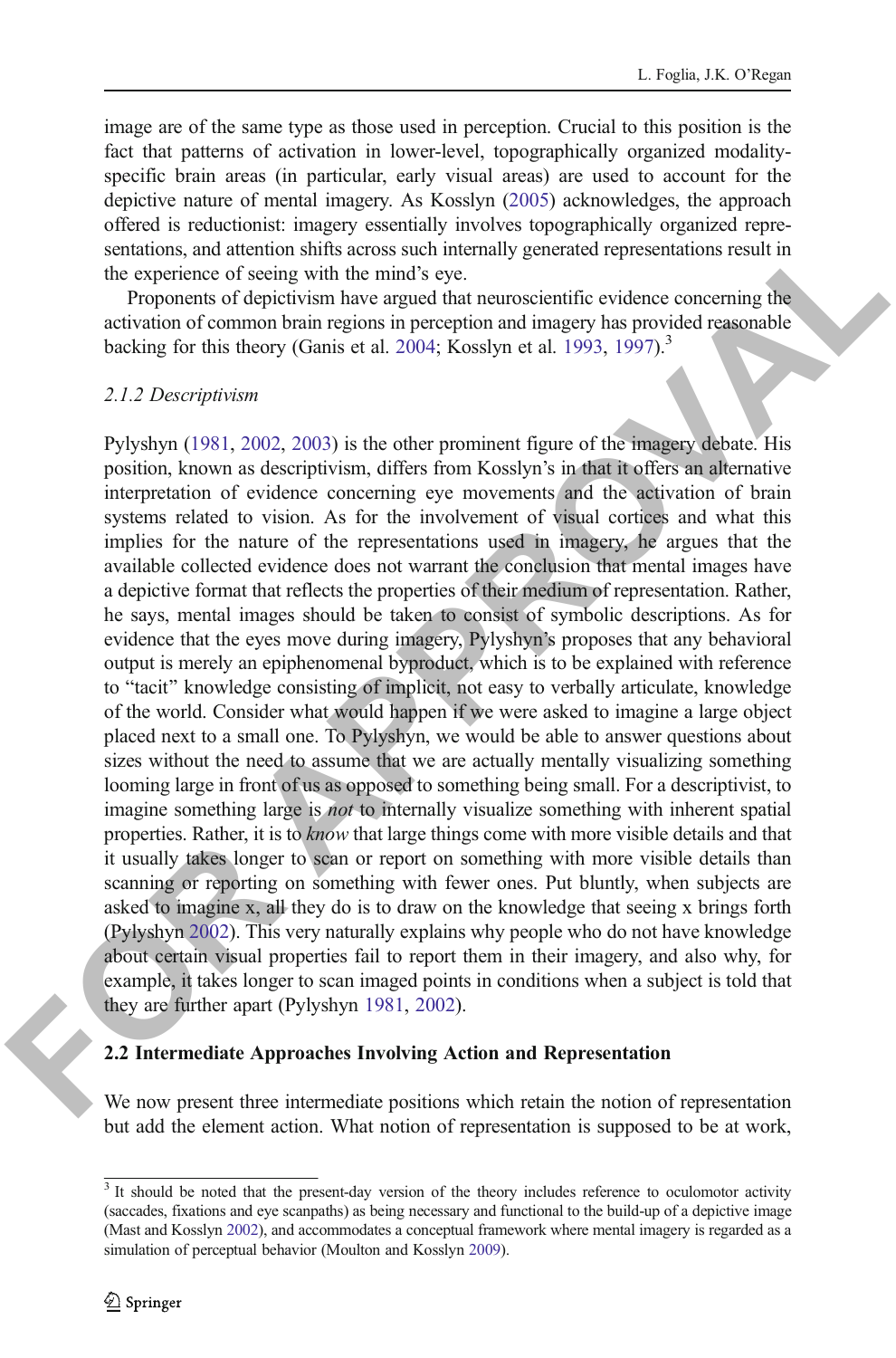however, is not always entirely clear, since these positions tend to remain neutral with respect to the representationalist dispute.

Though these positions grant a non-trivial role to motor behavior, their appeal to the notion of representation makes them weaker formulations of the embodied framework when compared to more radical lines.

#### 2.2.1 Scanpath Theory

2.2.1 Scanyorh Theory<br>
The scanyorh Theory is an example of a representation-based theory which neveatheless<br>
makes the link with action by specifying how a sequence of eye framions yields mathel<br>
visualizing. According t The scanpath theory is an example of a representation-based theory which nevertheless makes the link with action by specifying how a sequence of eye fixations yields mental visualizing. According to this theory oculomotor information is stored along with information encoded at each fixation, and during imagery it is used as spatial index to correctly assemble and arrange part-images into a coherent representation (Brandt and Stark 1997; Noton and Stark 1971a, b). Evidence supporting the existence of scanpaths in mental imagery comes from experiments showing the correspondence between eye movement patterns during perceptual encoding and those observed during a subsequent recall of the same object or scene (Altmann 2004; Holšánová et al. 1999; Humphrey and Underwood 2008; Laeng and Teodorescu 2002). Results showing that mental visualizing can be altered or impaired if oculomotor behavior restrictions are applied during scene recollection, or if the eyes move in an image-irrelevant way, have provided additional backing to this theory, for they suggest that scanpaths might provide a motor-based coordinate system to support image generation (Laeng et al. 2014; Johansson and Johansson 2014; Johansson et al. 2012). Additional work has shown that eye movements during mental imagery can be executed independently of how they are produced during encoding, and has claimed that it would be too strong an assumption to conclude that they are reenactments of an original perceptual phase (Johansson et al. 2006, 2010, Johansson et al. 2011, Johansson et al. 2012). Nevertheless, an appeal to motor behavior may be necessary to support memory load during difficult imagery tasks. In sum, irrespective of whether oculomotor activity occurring during imagery is a reenactment of an original perceptual behavior, findings suggest that eye movements may act as a scaffolding structure to generate mental images.

## 2.2.2 Simulation Theory

Another approach that explicitly invokes a form of action is simulation theory (Barsalou 1999, 2008; Hesslow 2002, 2012). This theory assumes that cognition is body-based in a non-trivial sense. One way to capture this dependence is the claim that all instances of mental activity (including imagery) are perceptual in their genesis and character, and simulate sensorimotor processes through the reactivation of the same neural regions that are involved in actual perception. To imagine something that occurred in a specific location would make the eyes move, for example, because during a neural simulation the imaginer "reconstructs", even though partially and with some distortions, what was originally perceived. Whatever the representation format images rely upon, imaging something is essentially the same as seeing it, and common activation of sensorimotor functions in the brain's modality specific systems would show that imagery, just like perception, is mediated by patterns of embodied responses. The simulation theory charts a picture of imagery that significantly departs from classic,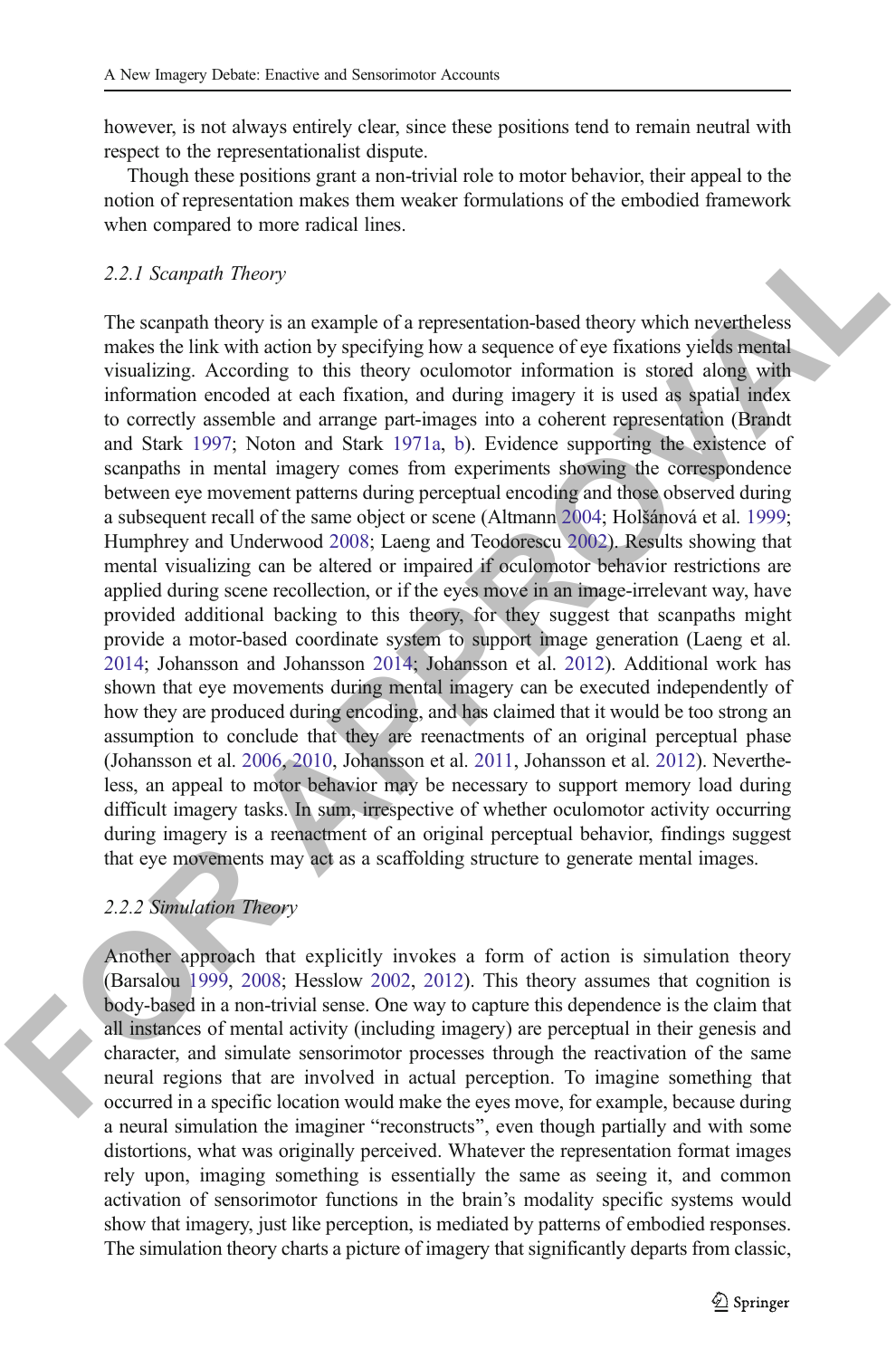amodal approaches (e.g., Pylyshyn), and offers a more parsimonious description than the scanpath theory, not only because reenactments of experience in modality-specific states need not be a complete and accurate reinstatement of the original perceptual one, but because patterns of embodied simulation are taken to play a ubiquitous role, and support all instances of cognitive activity (Barsalou [2008](#page-13-0); Barsalou et al. [2003](#page-13-0)).

### 2.2.3 Emulation Theory

2.2.3 *Formalation Theory*<br>
2.2.3 *Formalation Theory*<br>
A final approach involving a form of action is the emulation theory (Grush 1998;<br>
2004). According to this view, the employment of an emulator, viz. a neural eigentif A final approach involving a form of action is the emulation theory (Grush 1998, 2004). According to this view, the employment of an emulator, viz. a neural circuit internally representing the body or the environment, is pivotal to the accomplishment of certain imagery tasks. Imagine the action of grabbing a corkscrew in order to open a bottle of wine. You can form such an image, the theory states, because an emulator of the body, upon receipt of an efferent copy of the motor command, generates a mock version of the proprioceptive information that the body would produce were the motor command to be effectively executed. Running an internal model of the body (or environment) which can be interacted with, is what the theory takes to ground the capacity to mimic the input–output operations that the real body enacts. A mere motor plan would not suffice to mentally imagine the action of reaching out for the corkscrew to open the bottle of wine. This because actions also involve a sequence of proprioceptive states both in terms of sensations (what it will feel like) and kinematics (where and when the hand will arrive), for which an emulator of the body is required. In sum, in order to account for some key features of imagery, this theory takes neurally implemented models of an agent's body and environment to be necessary ingredients.

## 2.3 Approaches Involving Action and No Representation

We now come to embodied approaches where the notion of representation is clearly rejected, and the importance of action is emphasized. Within this cluster two distinct views have started to emerge. These are the enactive and the sensorimotor approaches. Despite important commonalities, such as the rejection of passive, disembodied, brainbased notions of perception (and cognition), the two approaches differ significantly with respect to the particular way they address the involvement of action in conscious experience. Since, we think, reasons for their divergent views of imagery stem from their respective account of the role of embodied action in perception, we discuss what notion of embodiment and activity figures within their philosophical position as concerns normal perception before illustrating how their different views motivate distinct accounts of imagery.

## 3 Action-Bound Approaches to Perception: A Comparison Between Enactive and Sensorimotor Accounts

There are valid reasons for thinking that enactivism and sensorimotor theory should not be lumped together and used interchangeably. Perhaps the most important one is the fact that proponents of the sensorimotor theory (Noë [2010,](#page-14-0)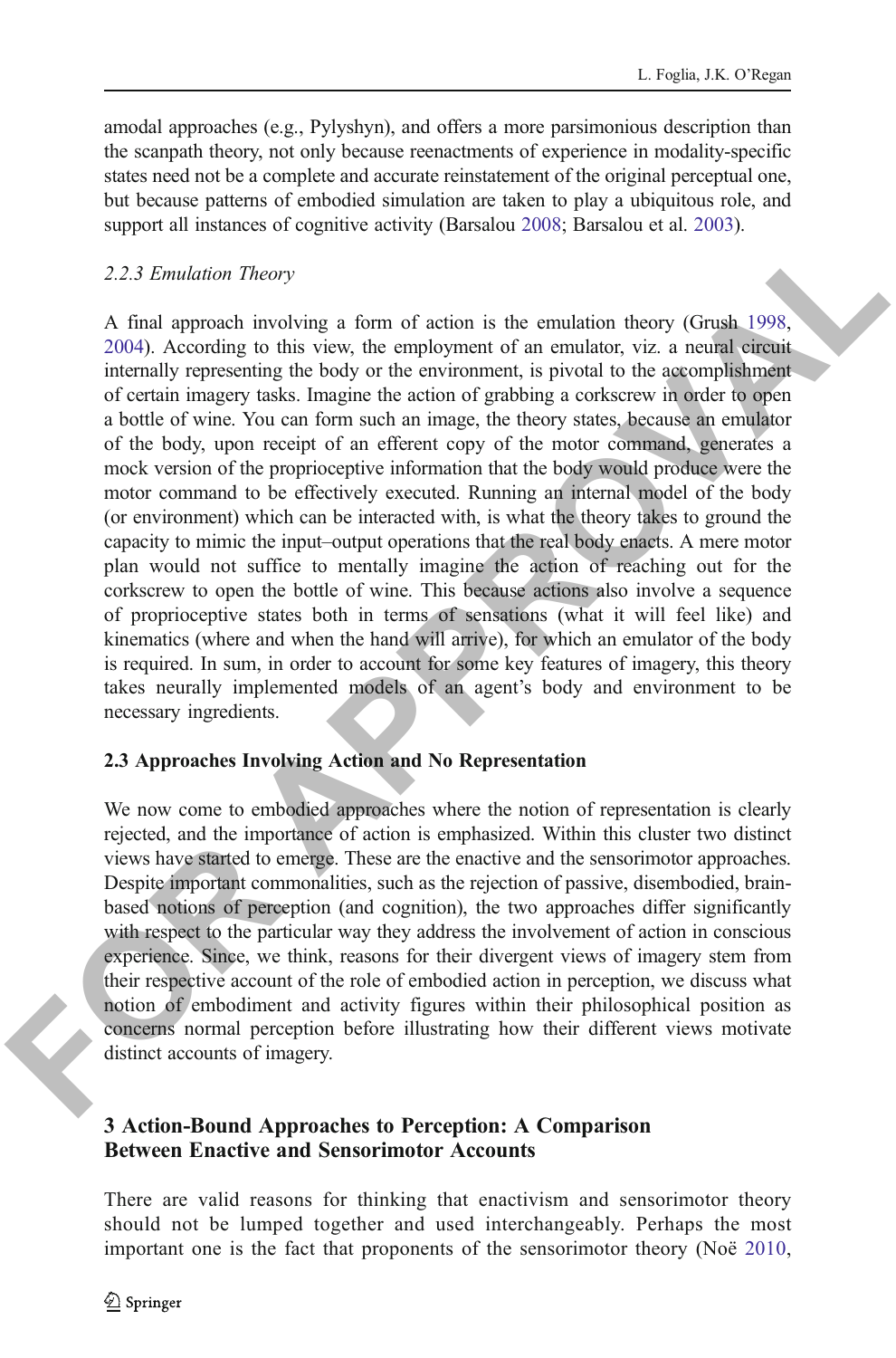Noë [2004](#page-14-0)<sup>4</sup>; O'Regan and Noë [2001;](#page-14-0) O'Regan [2011](#page-14-0)) clearly state that they do not entirely adhere to the enactivist paradigm as it was introduced by Varela et al. [\(1991\)](#page-15-0). From their point of view, what makes perceptual experience possible is not active engagement with the environment per se, but knowledge of what action brings about when bodily engagements become actualized (i.e., knowledge of sensorimotor contingencies).

A second reason to resist lumping these two approaches together is the fact that the literature itself admits different interpretations of the view that perception involves action. To understand this point and the degree of controversy it has attracted, it will be useful to refer to O'Regan and Noë's BBS article (2001), which contains the official philosophical statement of the sensorimotor theory. Here, the two authors claim that perceptual experience is a mode of exploration of the environment that is mediated by the mastery and exercise of sensorimotor knowledge. This statement about the role of action in perception can be read in two ways, one moderate and one radical, and their tension already began to emerge in the commentaries of the BBS article (2001) and the debate following it (e.g., Loughlin 2014; Shapiro 2010; Hickerson 2007).

**EXACTIONT CONDUGATE:** A second method in the sympacture of the view the precision of the sympacture is the function of the sympacture is the function of the sympacture interpretision of the sympacture interpretision of th On the more radical interpretation, visual experience equates to skillful activity and depends on having actually to move, viz. on performing the actions that reveal which lawful relations are being obeyed when the perceiver moves relative to a visual target. To tie perception to action is to say that what an organism senses is a function of how it moves and that the sensible world can show up in consciousness, viz. be present, revealed, brought forth only through active engagement with it. Though one might reasonably question whether anyone has ever clearly, overtly and consistently committed to such an extreme position, we find that this way of characterizing the role of action in perception echoes to some extent the enactive program (Hutto and Myin 2012; Maturana and Varela 1992; Thompson and Varela 2001; Thompson 2007; Varela et al. 1991). Hutto and Myin (2012) for instance, endorse a strong reading of the embodiment thesis, which equates basic cognition with concrete patterns of dynamic interactions between organisms and the world, and claim that "it is not knowledge (embodied know-how) that gives perceptual experiences their intentionality and phenomenal character; rather, it is the concrete ways in which organisms actively engage with their environments" (2012: 30). They further deflate the mediating role of practical knowledge by adding that in engaging with the environment there is nothing organisms know or need to know.

On a moderate interpretation of O'Regan and Noë's statement, which we take to more accurately reflect the core commitments of the sensorimotor approach, perceptual experience requires that one appreciate the relevance of movement for sensory stimulation, even if no movement is undertaken (Noë 2010; O'Regan 2011). The essential idea thus is that perception depends on knowledge of what movements bring about (Noë 2010; O'Regan and Noë 2001; O'Regan 2011).

Emphasis on practical knowledge of possibilities for action, rather than actualization of movement through skillful behavior, makes the sensorimotor approach particularly

<sup>&</sup>lt;sup>4</sup> Alva Noë in his 2004 single-authored book adopts an « enactive » approach and specifies that perception is enactive in that it is constituted by sensorimotor knowledge, namely, practical grasp of the way sensory stimulation changes as a function of movement. What he calls « enactive » approach here is no more and no less than the sensorimotor contingency theory. He borrows the term from Varela et al. [\(1991\)](#page-15-0), but rightly acknowledges that he may not use it in exactly the same way (see p. 233).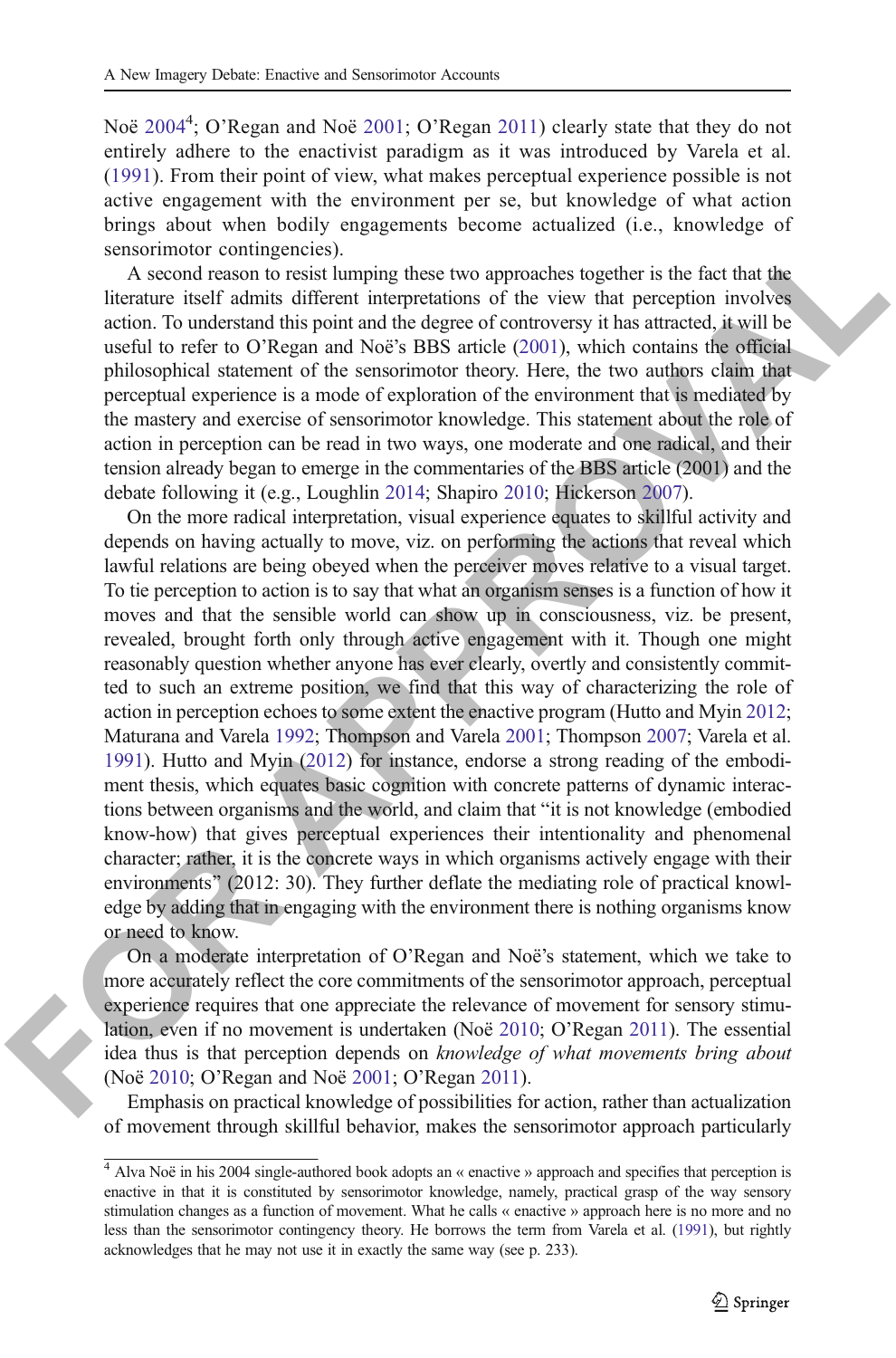suited to account for phenomena that are not easily explained by the standard view of perception as a process consisting in the production of internal representations. One such phenomenon is "virtual presence", the fact that one can be phenomenally conscious of something even though only portions of it are actually in view.

Although what you see in the restricted sense is olet) the side facing your reyes, on the back of it, which remains occluded, you visually experience the cap as a whole- you experience is "presence in sheare" (Note 2006, 2 Take a cup and place it on a table in front of you. Step back, stand still and look at it. Although what you see in the restricted sense is only the side facing your eyes, not the back of it, which remains occluded, you visually experience the cup as a whole: you experience a "presence in absence" (Noë 2004, 2006, 2012). Rather than resorting to internally stored representations whose activation generates visual experience, the sensory motor theory appeals to one's implicit grasp of practical conditionals shaping the interplay between the perceiver and the world. We are making the point here that mastery and exercise of sensorimotor knowledge involve entertaining the possibility to be looking at the cup from different vantage points. In this sense, to say that the back of the cup is phenomenally present in perception (not present as imaged) means that we know we would see the part of it that is now occluded from view if we moved in a certain way. The idea is similar to the feel of being at home, the distinctive feel of having everything in one's household easily within reach (O'Regan 2011). To feel at home is to know that there is a variety of actions that can be undertaken, but none of them needs to be really carried out in order for the feel to arise. All that is required is to be *poised* to enact a range of motor capabilities. In the same way, the experience of seeing the cup as a whole, despite our currently only having information about its front side, consists in the *potential* to make contact with the unseen parts. Interestingly, this point finds support in the phenomenon of "boundary extension"<sup>5</sup> (Intraub and Richardson 1989).

There is a point here that it is worth clarifying. What sensorimotor knowledge enables one to do is *not* to predict, given a set of available internal hypotheses about the outer world, what things that are out of view are going to be like, but to entertain the possibility to access them. The sensorimotor understanding that figures in this type of expectation specifies that it is part of the perceptual experience of a cup that a cup has a back side, leaving open and indeterminate what it should look like. Hence, the claim that visual experience involves one's having sensorimotor expectations does not mean that seeing is (implicitly or explicitly) predicting visual outcomes on the basis of the best set of available internal hypotheses about the world. Rather, it means that one knows that if one were to move around the cup, a back side of one kind or another would come into view. To expect thus means to hold faith that visual experience will have a (plausible) sensorimotor profile. Interestingly, Ryle's reference to thimble-seeing contains a similar remark. Someone who looks at a thimble while having a visual sensation, Ryle notes, must have previously learned and not forgotten what a thimble looks like. Knowing how a thimble looks like "he is ready to anticipate, though he need not actually anticipate, how it will look, if he approaches it, or moves away from it; and when, without having executed any such anticipations, he does approach it, or move

<sup>&</sup>lt;sup>5</sup> Boundary extension is an instance of false memory, whereby people report having seen parts of a scene that fall outside a picture's boundaries. For example, when asked to draw from memory a previously displayed picture, people report not only what was actually contained in it, but tend to include details as if the picture had been taken from farther away, thus including more parts of a given object. These 'errors' in boundary judgment actually display a very good prediction of how the world really is, and the rapidity and spontaneity with which they occur suggest that sensory information processing embodies spatial expectations resulting from viewpoint shifts.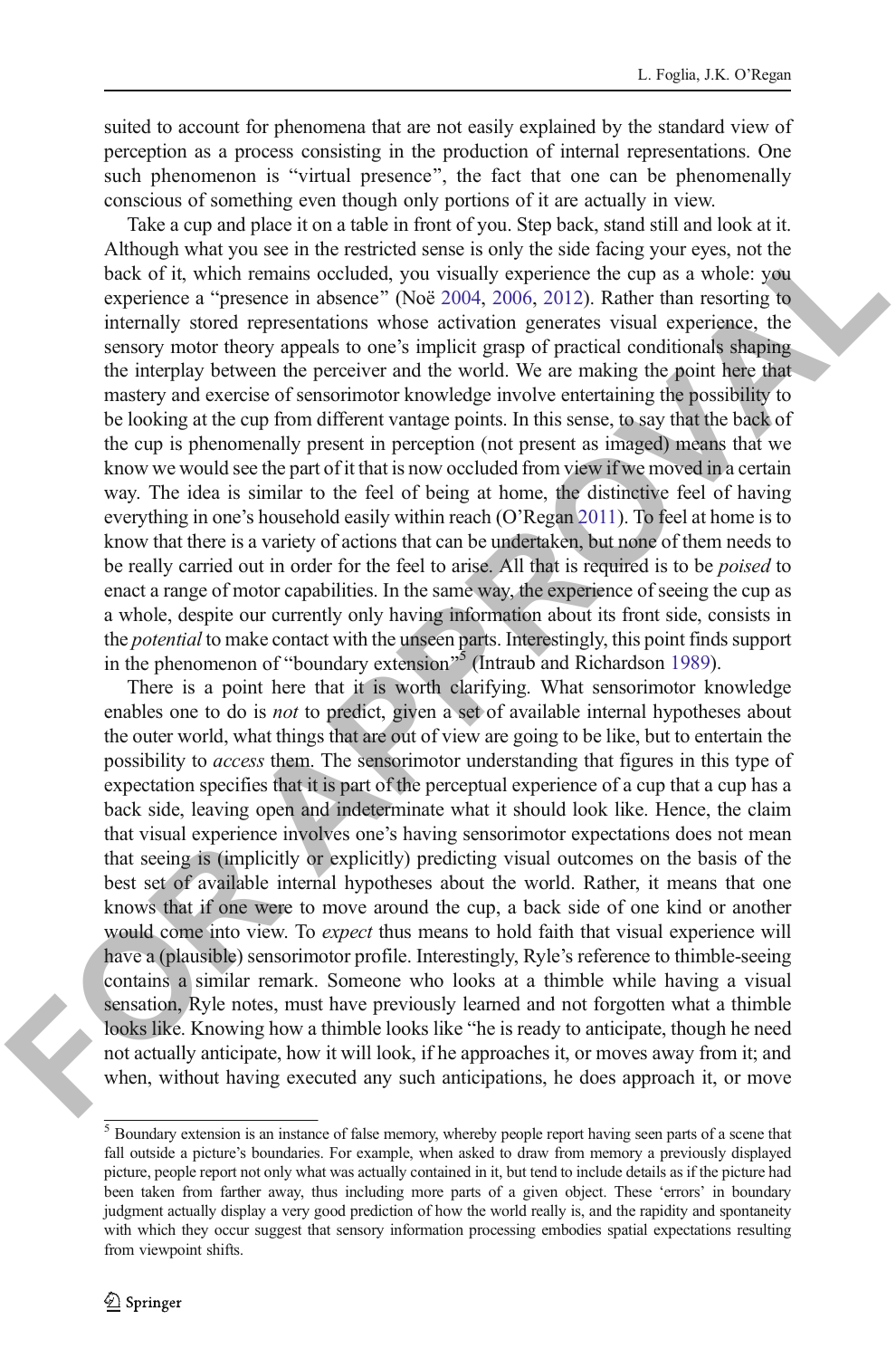away from it, it looks as he was prepared for it to look" (1949/Ryle [2009:](#page-14-0) 208). The upshot is that the perception of a thimble does not involve pondering, thinking over, making conjectures, memory images or mental replicas of thimbles, but rather "having a sensation in a thimble-seeing frame of mind^ (1949/Ryle [2009](#page-14-0): 209). To be in a thimble frame of mind is to be prospectively prepared for a variety of sights "of none of which need the thought actually occur to him" (1949/Ryle 2009: 209).

Summing up, the sensorimotor approach offers a form of enactivism in that it rejects the appeal to an internal model of the world and stresses patterns of interaction. It departs, however, from enactivism in that it suggests that being poised for action is enough. It is in this way of being poised, that perception is grounded in mastery and exercise of embodied know-how.

#### 4 Enactivism vs Sensorimotor Approach to Imagery

Having considered what notion of embodiment and activity figures in the enactive and sensorimotor approaches to normal perception, we move to discuss and compare their respective takes on imagery. We aim to show that we are closer to understanding what imagery is when we say that it involves a particular type of know-how, than when we say that it involves a reenactment of the exploratory activity that takes place in perception (i.e., reenactment thesis).

#### 4.1 The Enactive Approach to Imagery

Inspired by theories developed by Hebb (1968) and Neisser (1967), the enactive proposal is that mental visualization of an object or scene consists in rehearsing or re-creating, at least in part, the perceptual exploratory acts that would be performed if one were actually perceiving whatever is being imaged (Thomas 2014, 2010, 2009, 1999; Thompson 2007). Call this the reenactment thesis.

which need the thought recutally cocar to him" (1949; New York) 2090,<br>
Summing up, the sensorinon<br>tor approach offers a form of emachism in that it rejects<br>
the appeal to an internal model of the world and stresses patter This thesis builds upon the assumption that action and perception are tightly coupled. This coupling is particularly emphasized by Thomas (2009, 2003, 1999). On his view, just as seeing consists in a schema-guided interrogation of the outside world, so too does mental visualizing, which reenacts, in an off-line fashion, the activity of exploring and probing the environment that is typical of perception. Imagery is thus experienced when the same schema directing and instructing the perceptual apparatus during actual seeing is allowed partial control. As Thomas (1999: 223) puts it, "during imagery the schema is active in much the same way that it is during perception. It still sends out at least some of its 'orders' to the perceptual instruments, and selects procedural branches to follow^.

According to this view, therefore, when we imagine something, we do not experience a mental picture, and there is no internal mental representation or construct towards which the rehearsed perceptual exploratory behavior is directed. There is only the *activity* of imaging, which reenacts the stimulus-dependent patterns of motor behavior that would take place if the imaged thing were actually being looked at. Borrowing Thomas' example [\(2014\)](#page-15-0), we have imagery of a cat "when we go through (some of) the motions of looking at something and determining that it is a cat, even though there is no cat (and perhaps nothing relevant at all) there to be seen."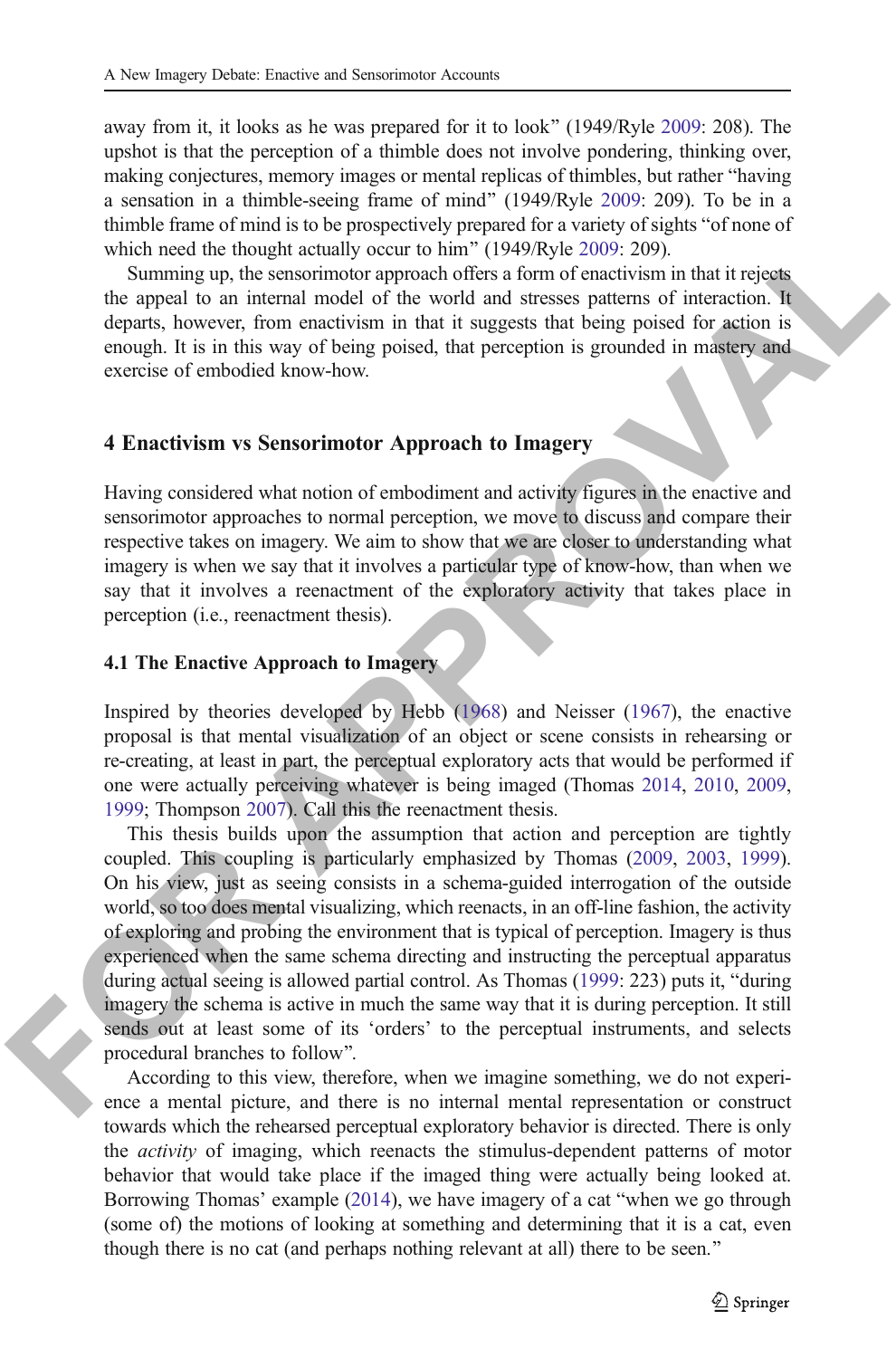Research on oculomotor behavior has provided reasonable backing for this thesis, and evidence of spontaneous eye movements that closely reflect the content and spatial features of a previously observed object or scene has been taken to confirm that sensorimotor reenactments play a central role in reasoning about absent, distal stimuli (Johansson and Johansson [2014](#page-13-0); Johansson et al. [2005,](#page-13-0) [2006,](#page-13-0) [2010,](#page-13-0) [2012;](#page-13-0) Laeng et al. 2014; Fourtassi et al. 2013; Spivey and Geng 2001; Spivey et al. 2000, to name but a few). Despite some apparent similarities with the scanpath theory, there are important distinctions from a theoretical standpoint. Thomas' view, prototypical of the enactive approach, is anti-representationalist, and does not consider findings about oculomotor activity as evidence that eye movements operate as spatial markers to construct an inner, coherent picture of whatever is being imaged.

Summing up, the idea behind the enactive account is that imagery is an offline, environmentally-decoupled active search for information, and requires mentally rehearsing the ways in which we visually explore and probe the environment. It is important to note that "action" rehearsal plays a pivotal role in this approach: what imagery requires is not assembling information into an appropriate representational format, but *active interrogation* of the environment supported by the same "schemata" that during actual perception specify how to direct attention to an object or scene (Thomas 1999, 2014).

#### 4.2 Challenges to the Enactive Approach to Imagery

2014; Fourthesis of al. 2013; Spitey and Geng 2001; Shivay etcl. 2000, to name but a computer dissimation since the spite simulations from a buoncilist state of the case of the case of the case of the case of the case of t There are potential worries and ambiguities in modelling imagery in motoric, nonrepresentational terms. One general objection concerns the very possibility to do without representations when referring to something that is absent, distal or inexistent. Clark (1997) (see also Clark and Toribio 1994), raising this issue, points out that imagery, dreaming, planning and reasoning about counterfactual states of affairs are representation-hungry cognitive tasks, and heavily depend on internal "stand-ins" or surrogates for the absent phenomena. A second, related objection is that if imagery is used to solve problems, like in mental rotation tasks, reenacting a corresponding overt perceptual exploratory behavior is insufficient, for by itself it cannot explain some key features of imagery (Foglia and Grush 2011). To understand why the enactive approach falls short unless it appeals to representations, consider a situation in which you are presented with pairs of drawings featuring three-dimensional geometrical figures. In each pair of drawings the figures are rotated in a slightly different way and you are asked to check whether the one on the right can be brought into correspondence with the one on the left. Independently of the time taken to confirm whether the figure on the right is congruent to the reference one, to solve the task you will have to perform a mental rotation. We take enactivists to agree that imagery is used to solve problems of this kind, and to claim that through a reenactment of a corresponding overt perceptual behavior the solution to the task becomes apparent.

What might such an *overt* perceptual exploration be? One possibility would be an actual manual rotation of the geometrical figure on the right until it is clear whether or not it matches with the one on the left. This *overt* perceptual exploratory behavior has two distinct elements: a motor component (manual grasp and hand rotation), and a target which the overt behavior can act upon, namely, the geometrical figure the motor action is directed towards. Crucially, both components are necessary, and both are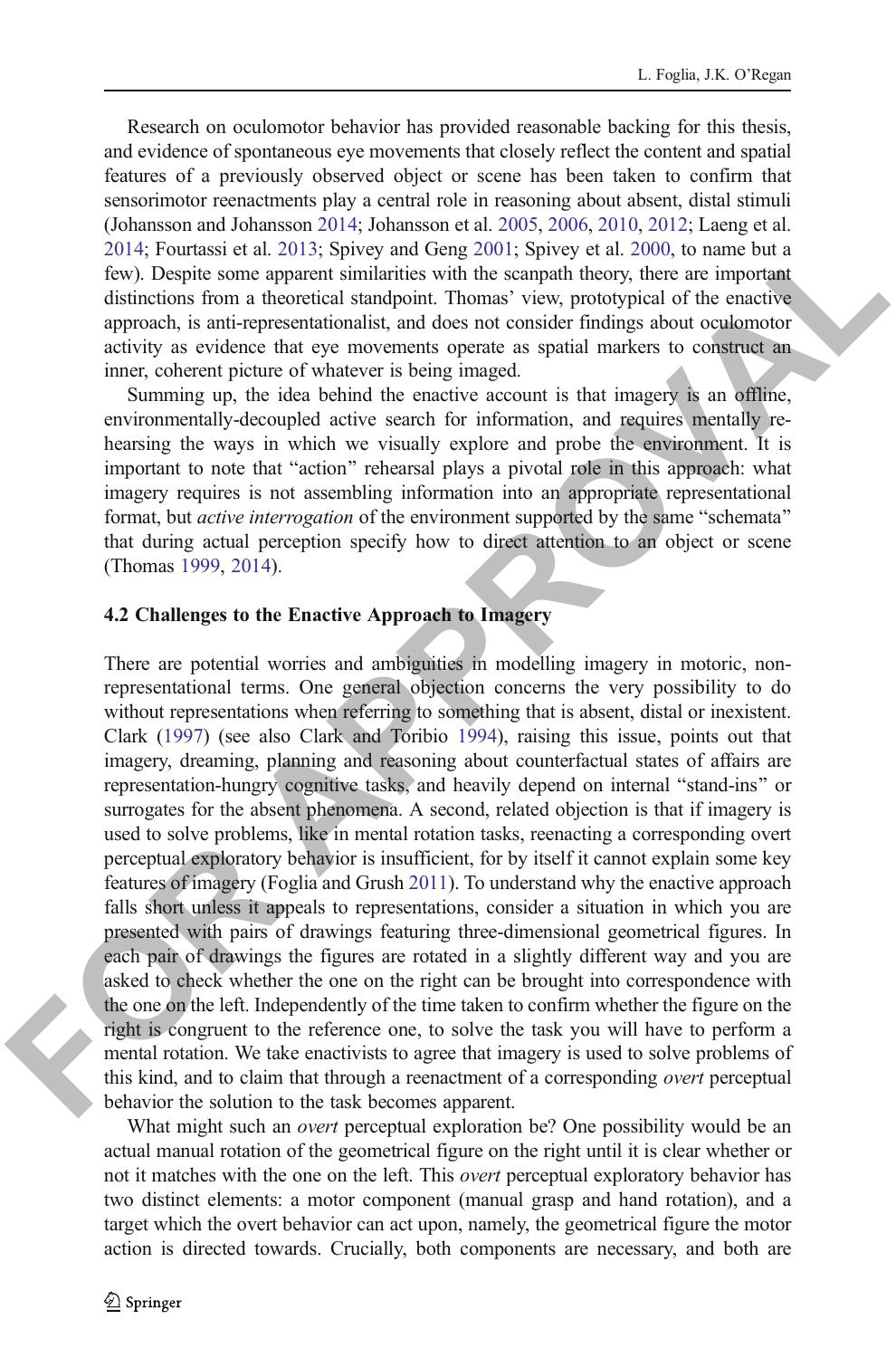present in overt behavior. An empty hand rotation would not make the solution to the problem perceptually apparent.

Now, what happens when we try to solve the problem using imagery? The enactive proposal is that we covertly engage the same active behavior that would be carried out in the overt condition. This means that we solve the mental rotation task by reproducing, in an off-line fashion, the same motions that would be produced if acting overtly. This seems insufficient, just as an empty hand rotation is insufficient to make the solution perceptually apparent in the overt case. What is needed in this imagery condition is something corresponding to the real geometrical figure, that is, an internal model (i.e., representation) which a set of active behaviors can be directed towards. The upshot is that, if we have correctly interpreted the reenactment thesis as involving purely reenacting an observer's exploratory behaviour itself, then, enactivists would have to accept a representationalist view that has traditionally been the focus of their opponents. A way out would be to give up this "motocentric" approach and abandon any hope of finding a satisfactory theoretical alternative to representationalism in pursuing the enactive proposal.

ing, in an off-line fields on the same motions that would be produced if acing overly,<br>This agents insufficient, just as an empty hand rotation is insufficient to make the<br>solution preceptually apparent in the overt case. Given these criticisms of the reenactment thesis, an alternative way to make progress in understanding imagery may be to adopt a different stance and reject the claim that mental visualizing consists in going through the motions of an active interrogation and exploration of the environment in the absence of the object (Thomas 1999, 2014). Under the stance that we adopt, perception is not, as implied by the enactive (but also classic) approach, a benchmark, a standard against which imagery is assessed as being of an inferior species, an impoverished form of seeing. Instead, we emphasize their similarities: seeing is almost as poor as imaging<sup>6</sup> and both are essentially the same because they involve exercising the same implicit, acquired practical knowledge concerning the potential applicability of the sensorimotor laws associated with a given sensation. The main difference is that in visual interactions, there are physically realizable properties that are manifest, and these account for the fact that sensations have a real sensory presence, whereas imagery does not. One among these properties is the fact that bodily movements really do cause sensory changes, whereas when one is imaging, bodily movements may have no effect on the content of one's imagery ( $O'Regan$  and Noë  $2001$ ;  $O'Regan$   $2011$  call this "bodiliness"). Another is the fact that sudden external events (like a bright flash) really might incontrovertibly grab one's cognitive system ("grabbiness"). Another is the fact that sensory input really can change without voluntary control by the observer, as when someone really does turn the cup we are looking at ("insubordinateness"). Finally, in the case of really seeing, any amount of detail of the object being seen is immediately available by the slightest flick of the eye or of attention. Whereas when one is imaging, detail must be constructed mentally and is not immediately available ("richness").

To epitomize the sensorimotor view, then, one could say that imaging is fundamentally the same process as seeing, and differs from it only to the extent that seeing is additionally enriched by retinal content, by bodiliness, grabbiness, and insubordinateness. There are of course important differences between the two processes, and these consist in differences between real and unreal engagement.

 $6$  The idea that the phenomenology of seeing is much less rich than is usually thought is supported by such phenomena as change blindness (Simons and Levin [1997](#page-14-0)) and inattentional blindness (Mack and Rock [1998\)](#page-14-0).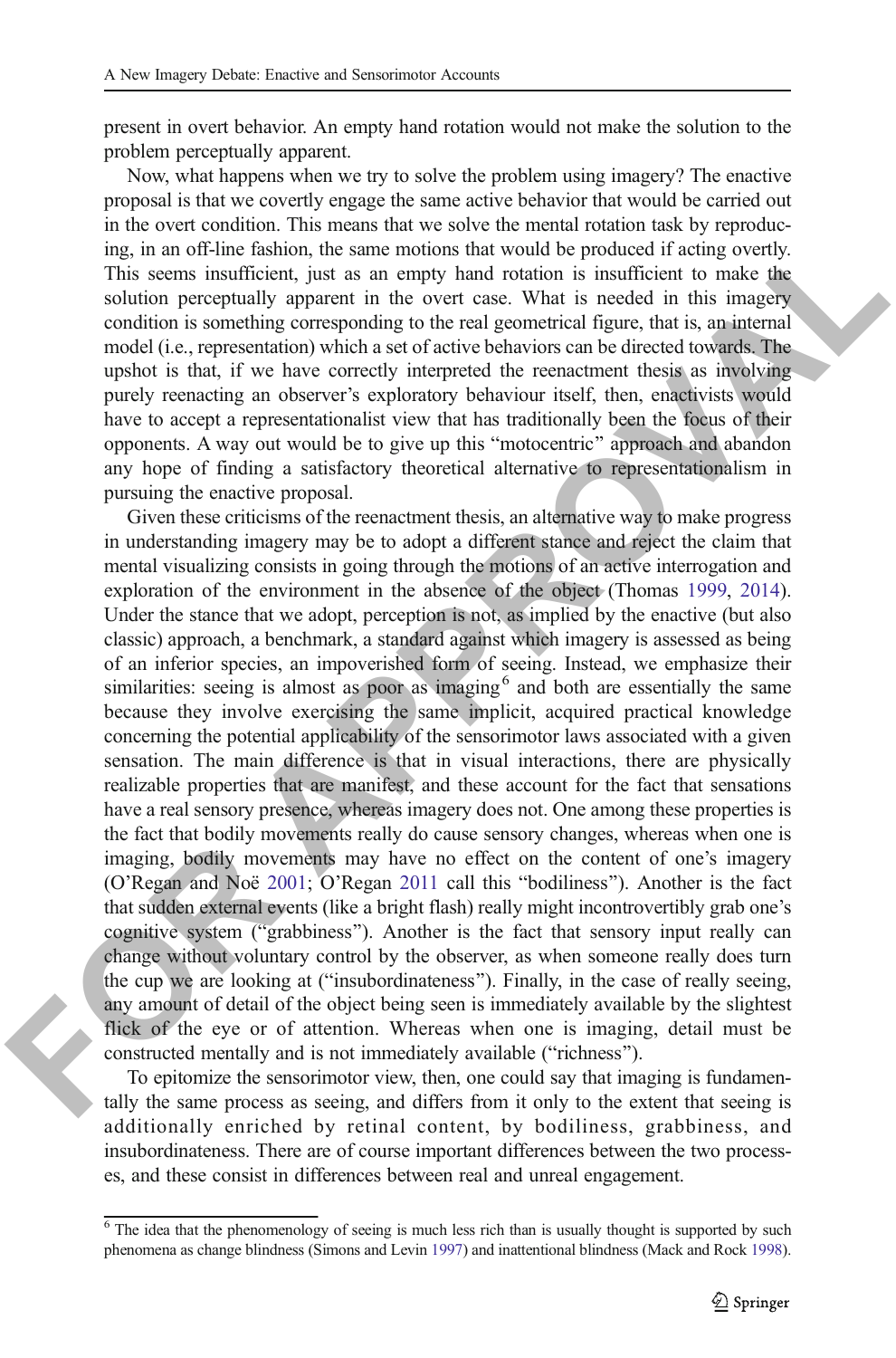#### 4.3 The Sensorimotor Approach to Imagery

In contrast to the enactive approach, we propose to consider imagery to be constituted by the exercise of knowledge of the potential applicability of the laws that account for the dependencies between sensory input and motor output. .

Imaging a cup thus is to be currently making use of the free free tot anots is found<br>then the making the state of the state of the present and the propositions<br>dependents that are typical of a curry-span interaction, such Imaging a cup thus is to be currently making use of the fact that one is *familiar with* and poised to exercise (practical) knowledge of the general patterns of sensorimotor dependencies that are typical of a cup-type interaction, such as the fact that it looms large in the visual field when we physically approach it, and that its hidden parts become accessible through potential exploratory movements. What one imagines, under this circumstance, does not depend on engaging an activity of looking at "nothing" by partly reproducing the perceptuo-motor behavior that would take place were the imaged object to be actually present, but it consists in being in a state of "attunement" to the sensorimotor laws that have been previously established (learned). "Attunement" to a sensorimotor law refers to a state of currently being poised to confirm a previously acquired familiarity with the ways in which sensory input would potentially change as a function of possible movements. The occurrence of such a state of attunement indicates that a law-like relationship is applicable, and such attunement can occur even when actual movement and sensory input are missing. It is worth emphasizing that the type of knowledge underlying this attunement is implicit, practical knowledge, and not cognitive "knowledge that".

In sum, in the sensorimotor approach, imaging involves being mentally poised to rehearse exploration of an object, but without actually rehearsing that exploration. This is in contrast to the enactive account, where effective (mental) exploration is required.

Empirical evidence supporting the view that perception and imagery share the same neural mechanisms (Ganis et al. 2004; Kosslyn et al. 1993, 1997) does not go against the sensorimotor account. The sensorimotor account can explain the common neural processing as an epiphenomenal effect triggered by the possession and exercise of sensorimotor know-how. For instance, imaging a cup would give rise to brain activation in vision-related areas because mastery and exercise of sensorimotor know-how is enough to induce a state similar to the one corresponding to actually perceiving a cup, with the necessary sensorimotor dependency associated with the sensation being currently applicable. To stress this point further: what is being activated during an imagery experience is not a specific perceptual event or an underspecified set of events and conditions, but rather the knowledge of the potential applicability of the law describing the events corresponding to it.

Having argued that sensorimotor laws underpin all forms of imagery and perception, we can thus understand how it might easily come about that a person would have episodes of imagery that feel vivid, present and almost real. The person simply has to rely on his sensorimotor knowledge and implicitly expect that the sensorimotor laws associated with a sensation can apply. If we wish to image greater details, such as whether the cup is red or green, large or small, dented or brand new, we can also further narrow down the laws so that they apply to more and more detailed aspects of what we are imaging. To do this we simply have to implicitly assume (although incorrectly) that if the eyes were to move we would be able to confirm which of the above conditions is satisfied. What is special about this example is that it suggests that imagery can be highly detailed and yet completely indeterminate in the relevant way. It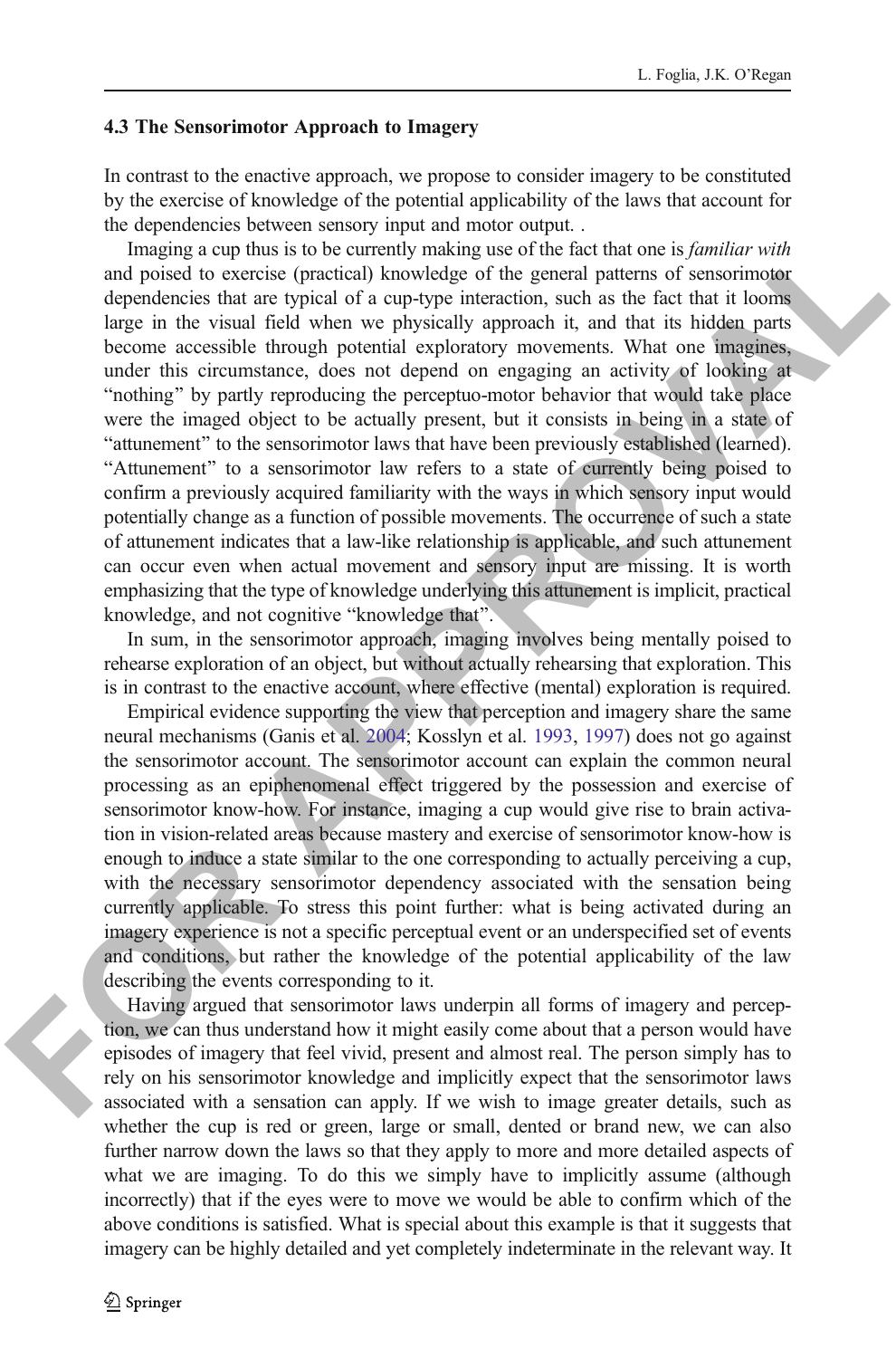is important to note that this accessibility to more details is enabled by the same mechanism that, in visual perception, underlies the feel of having everything within view. So just as in visual perception we are under the impression of continuously accessing aspects of the environment by directing our attention, so too in mental imagery are we under the impression of accessing any detailed information whenever we want it. This state of 'imaging any details' depends on being able to invoke at any moment past, established knowledge of the laws governing the correlation between movement and sensory stimulation.

### 5 Final Remarks

With the shift from traditional to embodied cognitive science, a new imagery debate has emerged.

Within the embodied approach, however, two quite different accounts have too often been considered interchangeable. These are the enactive and the sensorimotor views. In this paper we have argued that, despite some commonalities, these two views have distinct theoretical traits, and these become manifest when the notion of sensorimotor interaction is critically examined. We started by examining the differences between sensorimotor and enactive accounts of normal perception, and then applied them to imagery. We then questioned the plausibility of the reenactment thesis, the claim that perceptual behavior is recreated during imagery. We rejected this thesis because it yields internal inconsistencies, for in order to work, it would have to accept a view (representationalism) that has traditionally been espoused by its opponents.

We want it. This state of 'imaging any details' depends on being able to invoke at any<br>movement and sensory simulation.<br> **F** Final Remarks<br> **F** Final Remarks movement and sensory simulation.<br> **F** Final Remarks the model of In line with the sensorimotor approach, we proposed to refer to imagery as consciously accessing the laws that account for the dependencies between sensory input and motor output. The sensorimotor approach thus stresses the explanatory role played by the possession and use of sensorimotor knowledge, and suggests that "attunement" to sensorimotor laws, not reenactment of perceptual experience, is essential to imagery. Having argued that sensorimotor knowledge (know-how) underpins all forms of perception and imagery, we can thus understand how it might easily come about that a person's imagery might feel vivid, present and almost real. Vivid imagery of drinking from a cup, for instance, would consist in holding implicit expectations regarding how sensory stimulation changes as a function of movement, and this type of know-how would suffice to have almost the same experience as one has when knowledge of the sensorimotor laws associated with a cup are currently really being obeyed. To image thus is to rely on implicit, unfulfilled expectations, which however cannot be sustained for long, precisely because no real engagement with the world (one that possesses properties such as bodiliness and grabbiness) actually occurs. From a neurophysiological point of view, this state of "holding implicit expectations" would be much easier to generate than having to reenact somewhere in the brain the stimulus-dependent patterns of motor behavior that would take place if the imaged thing were actually being looked at.

> Acknowledgments The authors acknowledge the support of Advanced grant ERC FEEL number 323674. The Authors also wish to thank two anonymous reviewers for their helpful comments on an earlier version of this paper.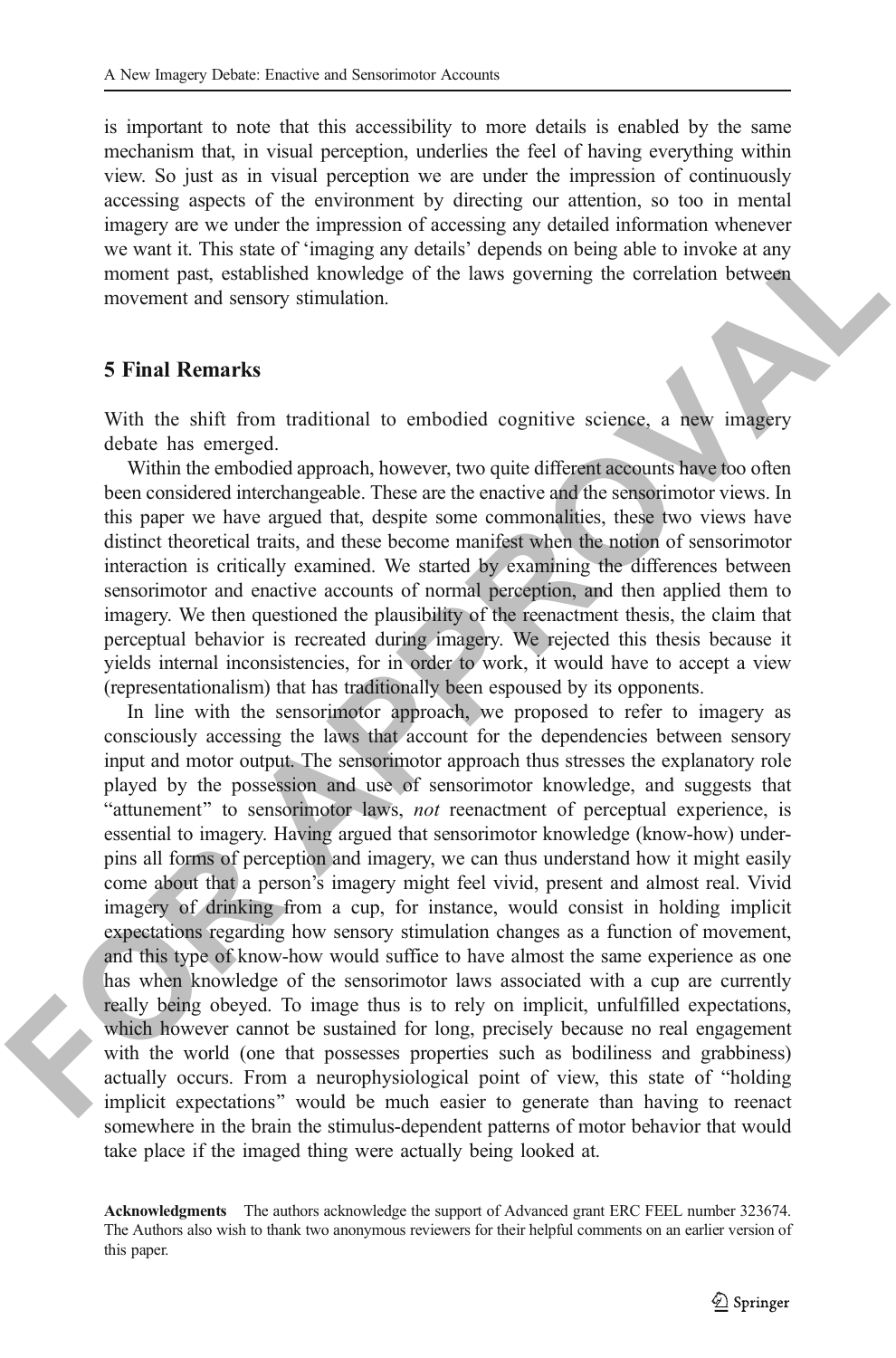#### <span id="page-13-0"></span>References

- Altmann, G.T.M. 2004. Language-mediated eye movements in the absence of a visual world: The "blank screen paradigm". Cognition 93(2): B79–B87.
- Barsalou, L.W. 1999. Perceptual symbol systems. Behavioral and Brain Sciences 22(4): 577–660.
- Barsalou, L.W. 2008. Grounded cognition. Annual Review of Psychology 59(1): 617–645.
- Barsalou, L.W., W. Kyle Simmons, A.K. Barbey, and C.D. Wilson. 2003. Grounding conceptual knowledge in modality-specific systems. Trends in Cognitive Sciences 7(2): 84–91.
- Brandt, S.A., and L.W. Stark. 1997. Spontaneous eye movements during visual imagery reflect the content of the visual scene. Journal of Cognitive Neuroscience 9(1): 27-38.
- Chemero, A. 2009. Radical embodied cognitive science. Cambridge: MIT Press.
- Clark, A. 1997. Being there: putting brain, body, and world together again. Cambridge: MIT Press.
- Clark, A. 2008. Supersizing the mind: embodiment, action, and cognitive extension. New York: Oxford University Press.
- Clark, A., and J. Toribio. 1994. Doing without representing. Synthese 101(3): 401–431.
- Foglia, L., and R. Grush. 2011. The limitations of a purely enactive (Non-representational) account of imagery. Journal of Consciousness Studies 18(5–6): 35–43.
- Fourtassi, M., Hajjioui, A., Urquizar, C., Rossetti, Y., Rode, G., and Pisella, L. 2013. Iterative fragmentation of cognitive maps in a visual imagery task. (F. P. de Lange, Ed.) PLoS ONE 8(7).
- Gallagher, S. 2005. How the body shapes the mind. Oxford: Clarendon.
- Ganis, G., W.L. Thompson, and S.M. Kosslyn. 2004. Brain areas underlying visual mental imagery and visual perception: An fMRI study. Brain Research. Cognitive Brain Research 20(2): 226–241.
- Grush, R. 1998. Perception, imagery, and the sensorimotor loop. In A consciousness reader, Eds. Esken, F. and Heckman F.-D. Schoeningh Verlag.
- Grush, R. 2004. The emulation theory of representation: Motor control, imagery, and perception. Behavioral and Brain Sciences 27(3): 377–396.
- Hebb, D.O. 1968. Concerning imagery. Psychological Review 75(6): 466–477.
- Hesslow, G. 2002. Conscious thought as simulation of behaviour and perception. Trends in Cognitive Sciences 6(6): 242–247.
- Hesslow, G. 2012. The current status of the simulation theory of cognition. Brain Research 1428: 71–79.
- Hickerson, R. 2007. Perception as knowing how to act: Alva Noë's action in perception. Philosophical Psychology 20(4): 505–517.
- **EXALISE LEV. ARSO CONDUCTED AS CONSULTER ADVISION of the SEC (1990) (1991) (1991). So the second of Consulter Consulter (1991) (1991) (1991) (1991) (1991) (1991) (1991) (1991) (1991) (1991) (1991) (1991) (1991) (1991) (1** Holšánová, J., B. Hedberg, and N. Nilsson. 1999. Visual and verbal focus patterns when describing pictures. In Current Oculomotor research, ed. W. Becker, H. Deubel, and T. Mergner, 303–304. New York: Springer US.
	- Humphrey, K., and G. Underwood. 2008. Fixation sequences in imagery and in recognition during the processing of pictures of real-world scenes. Journal of Eye Movement Research 2(3): 1–15.
	- Hutto, D.D., and E. Myin. 2012. Radicalizing enactivism: Basic minds without content. Cambridge: MIT Press.
	- Intraub, H., and Richardson, M. 1989. Wide-angle memories of close-up scenes. Journal of Experimental Psychology: Learning, Memory and Cognition 15: 179–187.
	- Johansson, R., and M. Johansson. 2014. Look here, eye movements play a functional role in memory retrieval. Psychological Science 25(1): 236–242.
	- Johansson, R., Holšánová, J., and Holmqvist, K. 2005. What do eye movements reveal about mental imagery? Evidence from visual and verbal elicitations. Proceedings of the 27th Cognitive Science conference.
	- Johansson, R., J. Holšánová, and K. Holmqvist. 2006. Pictures and spoken descriptions elicit similar Eye movements during mental imagery, both in light and in complete darkness. Cognitive Science 30(6): 1053–1079.
	- Johansson, R., Holšánová, J., and Holmqvist, K. 2010. Eye movements during mental imagery are not reenactments of perception. In Proceedings of the 32nd Annual Conference of the Cognitive Science Society, Eds. Ohlsson S. and Catrambone R. Cognitive Science Society.
	- Johansson, R., Holšánová, J., and Holmqvist, K. 2011. The dispersion of eye movements during visual imagery is related to individual differences in spatial imagery ability. In Proceedings of the 33rd Annual Meeting of the Cognitive Science Society, 1200–1205. Austin: Cognitive Science Society.
	- Johansson, R., J. Holšánová, R. Dewhurst, and K. Holmqvist. 2012. Eye movements during scene recollection have a functional role, but they are not reinstatements of those produced during encoding. Journal of Experimental Psychology: Human Perception and Performance 38(5): 1289–1314.
	- Kind, A. 2001. Putting the image back in imagination. *Philosophy and Phenomenological Research* 62(1): 85–109. Kosslyn, S.M. 1980. Image and mind. Cambridge: Harvard University Press.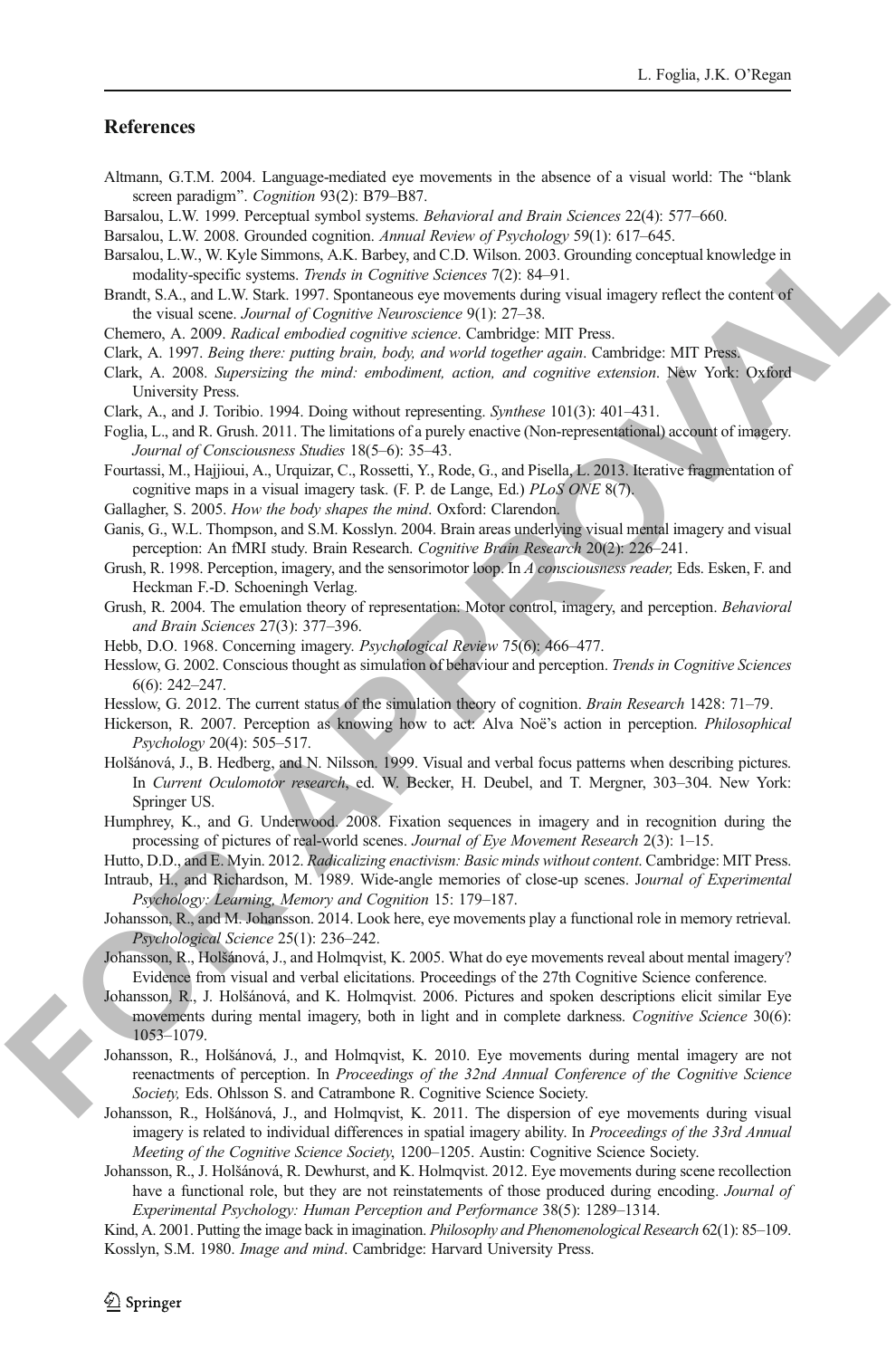<span id="page-14-0"></span>Kosslyn, S. M. 1994. Image and brain. Cambridge: MIT Press.

Kosslyn, S.M. 2005. Mental images and the brain. Cognitive Neuropsychology 22(3): 333–347.

Kosslyn, S.M., N.M. Alpert, W.L. Thompson, V. Maljkovic, S.B. Weise, C.F. Chabris, S.E. Hamilton, et al. 1993. Visual mental imagery activates topographically organized visual cortex: PET investigations. Journal of Cognitive Neuroscience 5(3): 263–287.

- Kosslyn, S.M., W.L. Thompson, I.J. Kim, and N.M. Alpert. 1995. Topographical representations of mental images in primary visual cortex. Nature 378(6556): 496–498.
- Kosslyn, S.M., W.L. Thompson, and N.M. Alpert. 1997. Neural systems shared by visual imagery and visual perception: a positron emission tomography study. NeuroImage 6(4): 320–334.
- Kosslyn, S.M., A. Pascual-Leone, O. Felician, S. Camposano, J.P. Keenan, W.L. Thompson, G. Ganis, et al. 1999. The role of area 17 in visual imagery: Convergent evidence from PET and rTMS. Science (New York, N.Y.) 284(5411): 167–170.
- Kosslyn, S.M., W.L. Thompson, and G. Ganis. 2006. The case for mental imagery, vol. vi. New York: Oxford University Press.
- Laeng, B., and D. Teodorescu. 2002. Eye scanpaths during visual imagery reenact those of perception of the same visual scene. Cognitive Science 26(2): 207-231.
- Laeng, B., I.M. Bloem, S. D'Ascenzo, and L. Tommasi. 2014. Scrutinizing visual images: The role of gaze in mental imagery and memory. Cognition 131(2): 263–283.
- Loughlin, V. 2014. Sensorimotor knowledge and the radical alternative. In Contemporary Sensorimotor Theory, Studies in Applied Philosophy, Epistemology and Rational Ethics, Eds. Bishop J.M. and Martin A.O., 105–116. Springer International Publishing.
- Mack, A., and I. Rock. 1998. Inattentional blindness. Cambridge: MIT Press.
- Mast, F.W., and S.M. Kosslyn. 2002. Eye movements during visual mental imagery. Trends in Cognitive Sciences 6(7): 271–272.
- Maturana, H.R., and Varela, F.J. 1992. The tree of knowledge: the biological roots of human understanding. Cognition.
- Moulton, S.T., and S.M. Kosslyn. 2009. Imagining predictions: mental imagery as mental emulation. Philosophical Transactions of the Royal Society of London Series B, Biological Sciences 364(1521): 1273–1280.
- Neisser, U. 1967. Cognitive psychology. East Norwalk: Appleton.
- Noë, A. 2004. Action in perception. Cambridge: MIT Press.
- Noë, A. 2006. Experience without the head. In Perceptual experience, ed. T. Gendler and J. Hawthorne, 411– 433. Oxford: Oxford University Press.
- FIGURE 100 The transformation of *Constitution Constitution* (For the Section 2001). The spectral interaction and the spectral interaction in the spectral interaction of *Constitution* (Figure 2011). The spectral interacti Noë, A. 2010. Vision Without Representation. In N. Gangopadhyay, M. Madary, & F. Spicer (Eds.), Perception, Action, and Consciousness: Sensorimotor Dynamics and Two Visual Systems, 245–256. Oup Oxford.
	- Noë, A. 2012. Varieties of presence. Cambridge: Harvard University Press.
	- Noton, D., and L. Stark. 1971a. Scanpaths in eye movements during pattern perception. Science (New York, N.Y.) 171(3968): 308–311.
	- Noton, D., and L. Stark. 1971b. Scanpaths in saccadic eye movements while viewing and recognizing patterns. Vision Research 11(9): 929–942.
	- O'Regan, J.K. 2011. Why red doesn't sound like a bell: understanding the feel of consciousness, 1st ed. New York: Oxford University Press.
	- O'Regan, J. K., and N. Block. 2012. Discussion of J. Kevin O'Regan's "Why Red Doesn't Sound Like a Bell: Understanding the Feel of Consciousness.<sup>"</sup> Review of Philosophy and Psychology, 3(1): 89–108.
	- O'Regan, J.K., and A. Noë. 2001. A sensorimotor account of vision and visual consciousness. Behavioral and Brain Sciences 24(05): 939–973.
	- Pylyshyn, Z.W. 1981. The imagery debate: Analog media vs. Tacit knowledge. Psychological Review 88: 16–45.
	- Pylyshyn, Z.W. 2002. Mental imagery: In search of a theory. Behavioral and Brain Sciences 25(2): 157–182.

Pylyshyn, Z.W. 2003. Seeing and visualizing: It's not what you think. Cambridge: A Bradford Book.

- Ryle, G. 2009. The concept of mind: 60th anniversary edition. London: Taylor & Francis.
- Shapiro, L. 2010. Embodied cognition. New York: Routledge.

Simons, D.J., and D.T. Levin. 1997. Change blindness. Trends in Cognitive Sciences 1(1): 241–282.

- Spivey, M.J., and J.J. Geng. 2001. Oculomotor mechanisms activated by imagery and memory: eye movements to absent objects. Psychological Research 65(4): 235–241.
- Spivey, M.J., M.J. Tyler, D.C. Richardson, and E.E. Young. 2000. Eye movements during comprehension of spoken scene descriptions. Proceedings of the 22nd annual conference of the cognitive science society, 487–492. Mahwah: Lawrence Erlbaum Associates Inc.